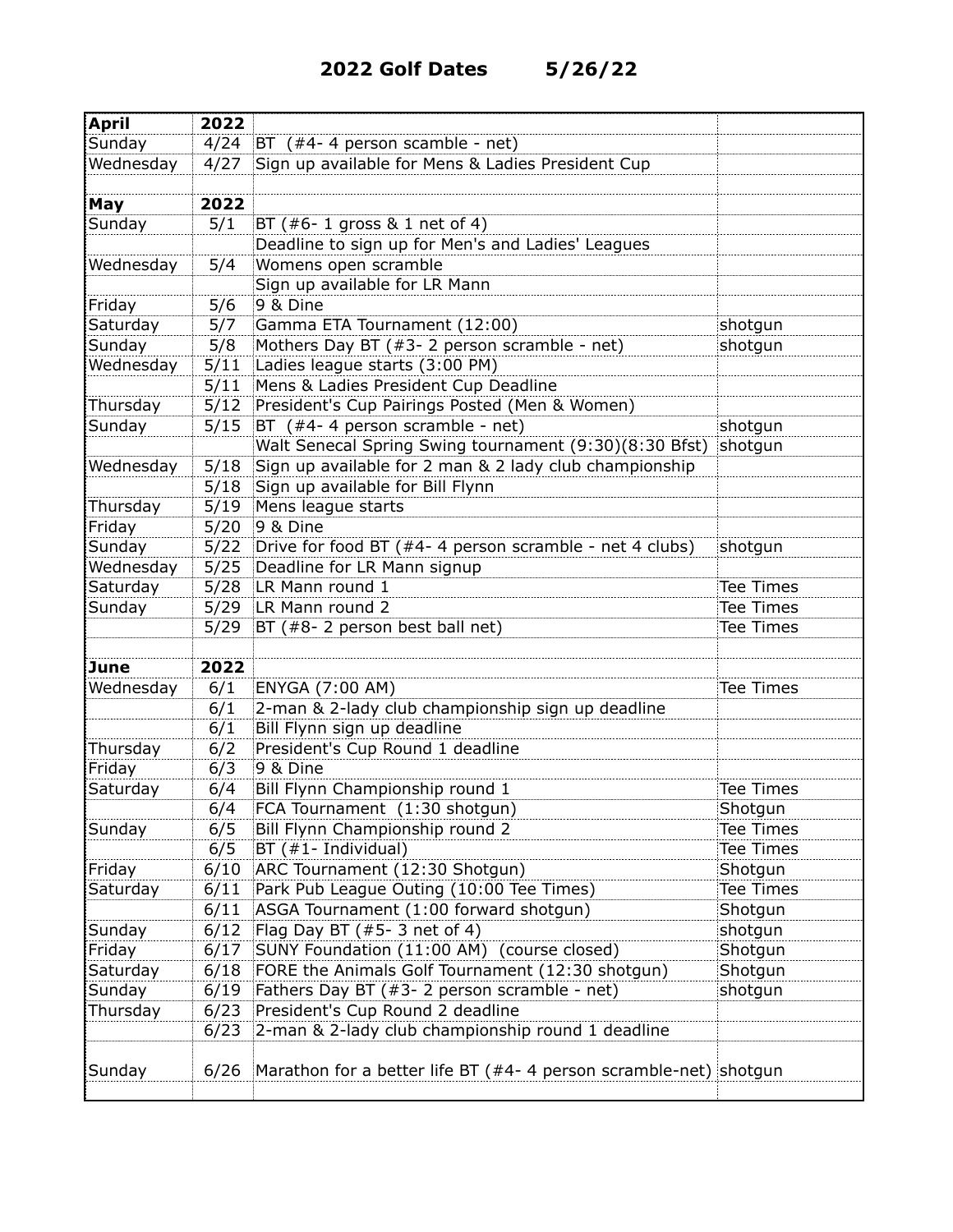| <b>July</b> |      |                                                     |                  |
|-------------|------|-----------------------------------------------------|------------------|
| Friday      | 7/1  | 9 & Dine                                            |                  |
| Sunday      | 7/3  | Independence Day Red/White/Blue BT Scramble         | Shotgun          |
| Friday      | 7/8  | NEWGA Mixed (9:00 AM Shotgun)                       | Shotgun          |
| Saturday    | 7/9  | Gordy Walsh Memorial (1:00 PM)                      | Shotgun          |
| Sunday      | 7/10 | BT (#6- 1 gross & 1 net of 4) Sadie Hawkins         | shotgun          |
| Monday      | 7/11 | Junior clinic (9:00 & 10:30)                        |                  |
| Wednesday   | 7/13 | Senior Club Championships signup deadline           |                  |
| Thursday    | 7/14 | Delhi Reciprocal member outing (10:00 tee times)    | Tee Times        |
|             | 7/14 | President's Cup Round 3 deadline                    |                  |
|             | 7/14 | 2-man & 2-lady club championship round 2 deadline   |                  |
| Friday      | 7/15 | Cave House (10:00 AM)                               | Shotgun          |
|             | 7/15 | 9 & Dine                                            |                  |
| Saturday    |      | 7/16 Senior club championship Round 1               | <b>Tee Times</b> |
|             |      | 7/16 Prezorsky Outing (1:00 PM)                     | Shotgun          |
| Sunday      |      | 7/17 Senior mens club championship round 2          | Tee Times        |
|             |      | 7/17 Senior ladies Club Championship                | Tee Times        |
|             |      | $7/17$ BT (#1- Individual)                          | <b>Tee Times</b> |
|             | 7/17 | Capital Region Amateur Players (10:00 AM Tee Times) | Tee Times        |
| Monday      | 7/18 | Junior clinic (9:00 & 10:30)                        |                  |
| Saturday    | 7/23 | Stumpy Cup Outing (2:00-4:00)                       | Tee Times        |
| Sunday      | 7/24 | 2 man club championship final                       | shotgun          |
|             |      | 2 lady club championship final                      | shotgun          |
|             |      | BT (#2-2 person best ball - gross & net)            | shotgun          |
| Monday      | 7/25 | Junior clinic (9:00 & 10:30)                        |                  |
| Friday      | 7/29 | Member/Guest practice tournament                    |                  |
| Saturday    | 7/30 | Member Guest Tournament Round 1                     | Tee Times        |
| Sunday      | 7/31 | Member Guest Tournament Round 2                     | Tee Times        |
|             |      |                                                     |                  |
| August      | 2022 |                                                     |                  |
| Monday      | 8/1  | Junior clinic (9:00 & 10:30)                        |                  |
| Thursday    | 8/4  | President's Cup Round 4 deadline                    |                  |
| Friday      | 8/5  | 9 & Dine                                            |                  |
| Sunday      | 8/7  | BT (#3 - 2 person scramble (net))                   | Mixed?           |
| Monday      | 8/8  | Ladies Invitational (9:00 AM)                       | shotgun          |
| Wednesday   | 8/10 | Club Championships signup deadline                  |                  |
| Friday      | 8/12 | 9 & Dine                                            |                  |
| Saturday    | 8/13 | Mens Club Championship Qualifying Round             | Tee Times        |
| Sunday      | 8/14 | Mens Club Championship Round 1                      | Tee Times        |
|             |      | $BT #1$ (Individual)                                | shotgun          |
| Monday      | 8/15 | Junior clinic (9:00 & 10:30)                        |                  |
| Friday      | 8/19 | Exchange Club (1:00 PM)                             | Shotgun          |
| Saturday    | 8/20 | Mens Club Championship Round 2                      | Tee Times        |
| Sunday      | 8/21 | Ladies Club Championship Final Round                | Tee Times        |
|             |      | Mens Club Championship Final Round                  | Tee Times        |
|             |      | $BT #1$ (Individual)                                | Tee Times        |
| Monday      | 8/22 | Junior clinic (9:00 & 10:30)                        |                  |
| Thursday    | 8/25 | President's Cup Final Round deadline                |                  |